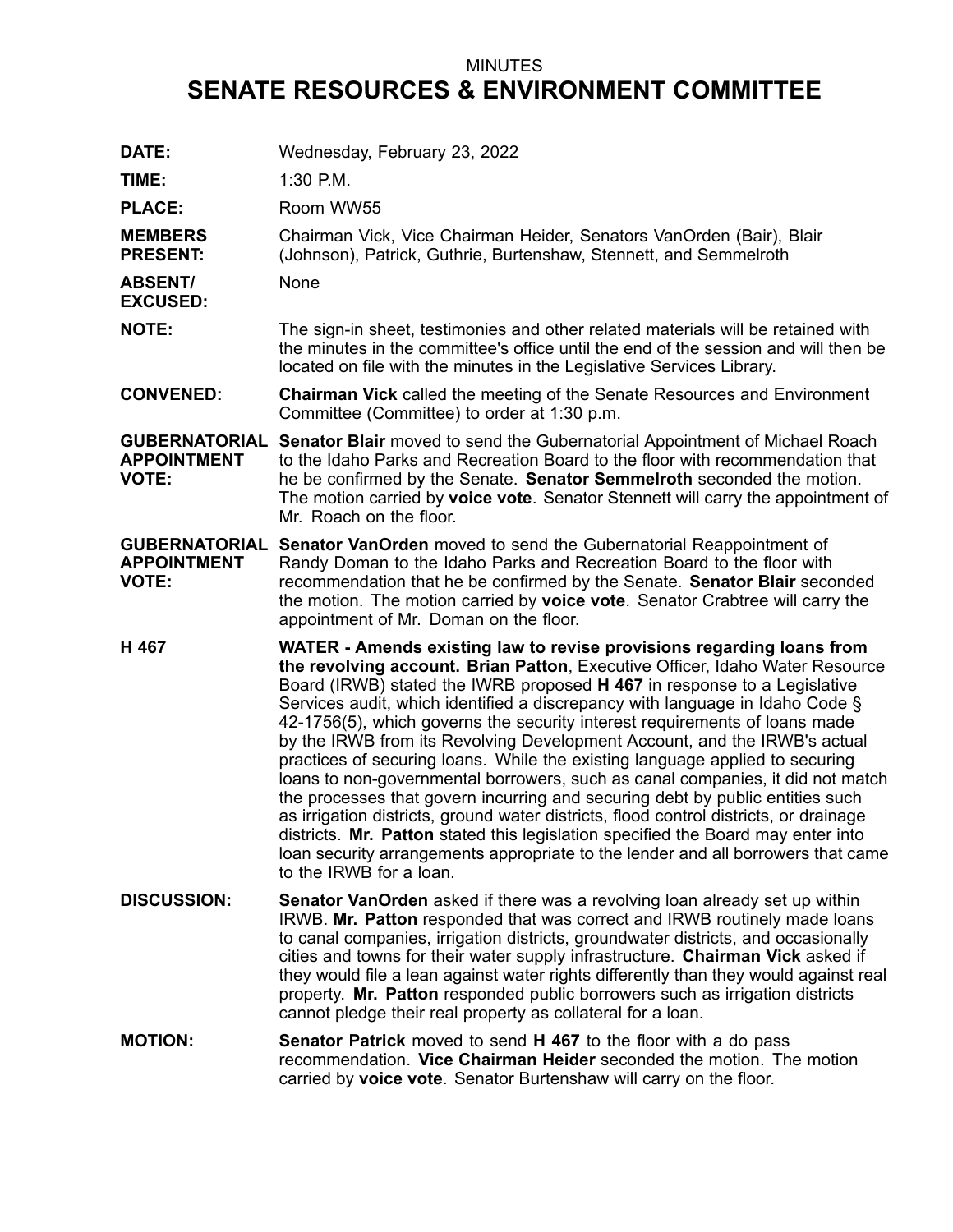**H 507 FISH AND GAME - Adds to existing law to authorize the use of certain archery equipment. Representative Mitchell** presented this legislation, which provides for use of lighted nocks and mechanical broadheads in Idaho for archery hunting. He explained the use of lighted nocks and mechanical broadheads made it easier for hunters to recover lost arrows, provided higher accuracy as well as <sup>a</sup> more humane kill, and decreased the waste of game from injuries and lost kills. He shared that 49 states already allowed for the use of lighted nocks and mechanical broadheads, with the last state legalizing both several years ago.

- **DISCUSSION:** In response to questions from **Senator Stennett**, **Representative Mitchell** explained why he created this legislation rather than having Idaho Department of Fish and Game (IDFG) discuss these changes through rulemaking.
- **TESTIMONY: Brian Brooks**, Idaho Wildlife Federation; **Tad Sherman**, Idaho State Bowhunters; **Nick Fasciano**, Idaho Chapter of Backcountry Hunters and Anglers; **Darrell Nunez**, self; **Jon Rachael**, Idaho Department of Fish and Game; and **Paul Mascuch**, Idaho Sportsmen's Alliance, all spoke in opposition to **H 507**. The common theme was the Legislature should not be involved in IDFG's business of setting hunting regulations. Sportsmen are passionate about participating in the hunting regulations process and this legislation denies that process. In addition, several were concerned about introducing technology, such as use of Bluetooth, to archery hunting, and believed mechanical broadheads were prone to failure. **Mr. Brooks** and **Mr. Rachael** also stated IDFG will initiate negotiated rulemaking to address these topics if this legislation did not pass.

**Benn Brocksome**, Idaho Sportsmen Association, spoke in support of **H 507**. He requested that IDFG be more pragmatic in dealing with issues such as what was addressed by this legislation, so that sportsmen do not have to circumvent an established process by going to their legislators to fix <sup>a</sup> problem. He emphasized that there was no mandate in this legislation to use or buy lighted nocks or mechanical broad heads. He suggested that this legislation is broad, and would benefit from follow up negotiated rulemaking by IDFG to set specific parameters.

**DISCUSSION:** In response to <sup>a</sup> question from **Senator Patrick**, **Mr. Brooks** stated there has never been <sup>a</sup> petition for mechanical broadheads.

> In response to <sup>a</sup> question from **Senator Guthrie**, **Mr. Brooks** stated IDFG now has new members, who were interested in bringing these issues to discussion and rulemaking.

In response to questions from **Senator Stennett**, **Mr. Brooks** explained how lighted nocks and Bluetooth work in the wilderness and how mechanical broadheads fail. He shared <sup>a</sup> concern about allowing technology into the traditional archery experience, and about increasing game harvests.

In response to questions from **Senator Burtenshaw** and **Senator Blair**, **Mr. Brooks** clarified that this legislation does not include or exclude Bluetooth, and Bluetooth does not operate the arrow.

In response to questions from **Vice Chairman Heider** and **Chairman Vick**, **Mr. Brooks** allowed that there was no data to support or oppose that lighted nocks provide greater accuracy.

**Senator Patrick** and **Senator Guthrie** shared that legislation was rulemaking, and IDFG could initiate rulemaking after this legislation passed to provide for limitations to technologies, such as Bluetooth.

In response to <sup>a</sup> question from **Senator Blair**, **Mr. Sherman** explained why